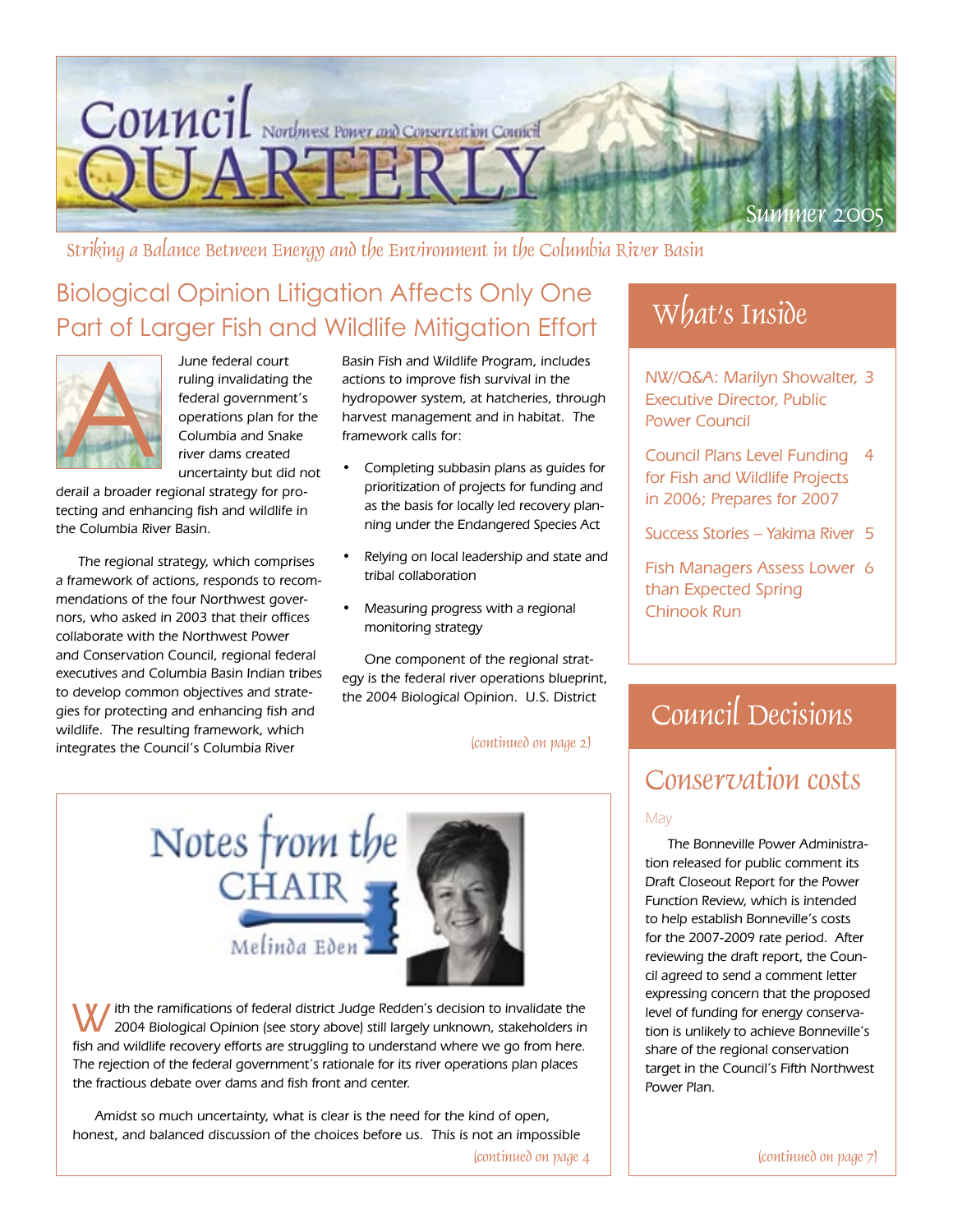### Litigation Doesn't Affect Larger Mitigation Effort

(continued from front page)

Judge James Redden invalidated the biological opinion on June 10 in response to a legal challenge to its policy framework.

While this caused temporary uncertainty, it has not affected other elements of the regional strategy. The Council participated as a friend of the court in the litigation to support its fish and wildlife program. The Council's program is the source of some of the actions in the biological opinion, particularly those that would occur away from the dams (described in the plan as "offsite mitigation") but contribute to improving the survival of fish in conjunction with actions at the dams. Thus, implementation of the Council's fish and wildlife program, which addresses hydropower impacts on all fish and wildlife of the Columbia River Basin including listed species, is coordinated with actions in the biological opinion. Judge Redden asked parties to the biological opinion litigation to discuss disputed matters this summer and return to court in September.

Through the Council's program, many of the short-term habitat strategic goals in the 2000 Biological Opinion have been achieved.

Meanwhile, the Council continues to collaborate with federal agencies on salmon and steelhead recovery. Recently the Council completed amending its fish and wildlife program with 58 plans for individual subbasins of the Columbia and Snake rivers. The plans, developed over a two-year period by fish and wildlife agencies, Indian tribes and watershed council, will guide future implementation of the program. NOAA Fisheries, the federal agency that

wrote the invalidated biological opinion, plans to use subbasin plans to guide future implementation of the biological opinion and form the foundations of recovery plans for federally protected species.

Through the Council's program, many of the short-term habitat strategic goals established by NOAA Fisheries for the biological opinion have been achieved. Recently the Council also completed a systematic review of hatchery performance and now is engaged in prioritizing habitat protection and restoration, guided by the scientifically reviewed subbasin plans. The Council also is working to prioritize hatchery performance improvements, fund a regionally integrated monitoring and evaluation infrastructure and address estuary and mainstem predation measures. CQ

### Together, the Council's Program and the Biological Opinion used Specific Actions for the Off-site Mitigation Strategy, Including:

- Developing a regional water brokerage to secure instream flow improvements from willing sellers. In 2004 there were 24 transactions yielding 319 cubic feet per second of instream flow and 32,000 acre-feet of water. A similar rate of effort is anticipated for 2005 and 2006.
- Installing irrigation screens and fish-passage improvements in tributaries and securing productive habitat. Through one project in Idaho's Salmon River drainage, 26 miles of habitat have been opened for access since 2002, and 14 miles are planned in 2006. In Washington's Yakima River, two screens were installed in 2004 yielding 40,000 acre-feet of water and 116 cubic feet per second of instream flow. Also in the Yakima basin, 920 acres of habitat have been protected since 1997, and opportunities for further habitat protection that have been identified are pending resolution of Bonneville financial policies.
- Enrolling landowners in federal land protection programs to reduce sedimentation and water temperatures through incentive payments. In Oregon's John Day River Basin, 224 acres and 14.5 miles of riparian buffers have been protected in Wheeler County, and the goal is for 35 landowner agreements in 2006.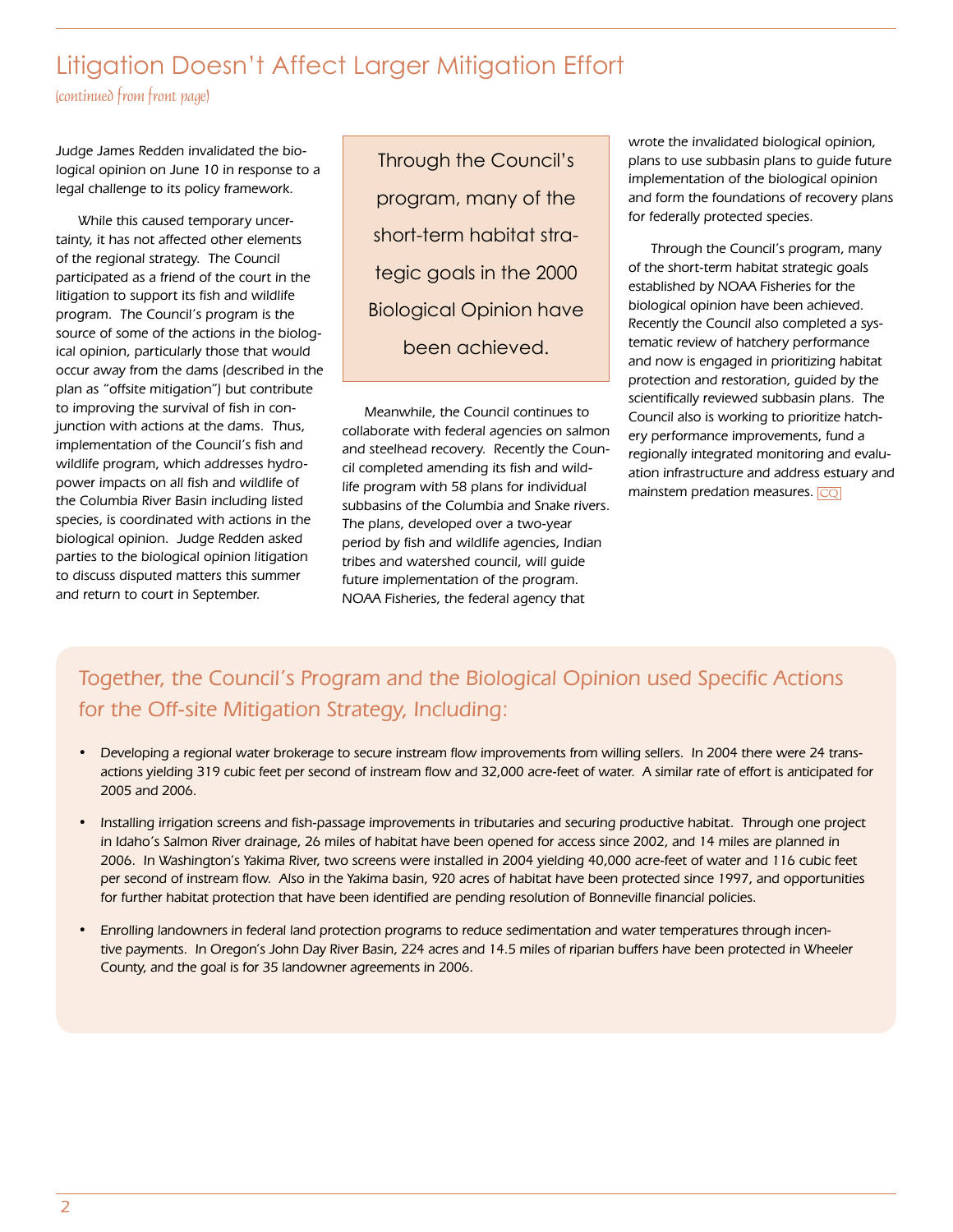### NW/Q&A: Marilyn Showalter, Executive Director, Public Power Council

arilyn Showalter became the<br>
executive director of the Public<br>
Power Council in April. The PPC executive director of the Public represents the Pacific Northwest's consumerowned utilities on important issues within the region and in Washington, D.C. with a particular focus on the Bonneville Power Administration.

Prior to her current position, Ms. Showalter served for six years as chairwoman of the Washington Utilities and Transportation Commission. The commission regulates investor-owned utilities. She is also immediate past president of the National Association of Regulatory Utility Commissioners.

A graduate of Harvard College and Harvard Law School, Ms. Showalter has served in a number of governmental capacities in the state of Washington, including counsel to the governor, chief clerk of the state House of Representatives, counsel to the state House Appropriations Committee, and senior deputy prosecuting attorney. She has also practiced law privately and taught law school courses.

#### How are you enjoying your new role? Is it what you expected?

It's all I expected—and more. I took this job because I believe in the values of public power, and because I think now is a critical time to protect those values. Public power has been good for the people and economy of the Northwest, and will continue to serve them well in the future, if we can secure the basic structure within which public power can thrive.

The job is "more" than I expected in many senses: more issues that need immediate attention, more dimensions and intensity to the work, more nuances among different utilities' interests, and potentially more rewarding if we succeed in forging a regionally supported approach to the future.

The NWPCC's power plan, and the [regional representatives working on] Grid West, have identified a number of problems with the operation of the regional transmission system. How do you think they should be resolved?

I think we need to avoid "big think" in which an idealized notion of the "big solu-



tion" will solve all problems. Instead, we should proceed incrementally along several fronts—scheduling, coordinating reliability and security requirements, and planning for expansions of the transmission system—by using our existing institutions in improved ways. I am speaking of the Transmission Improvements Group (TIG) process, which has examined carefully what we can gain without creating a new, untested, FERCjurisdictional utility such as Grid West.

Some advocates for Grid West argue that 1) our current system is not building needed transmission and 2) Grid West will be better at getting it built. I don't think either proposition holds up.

It's important to note that every inch of transmission thus far built in the Northwest has been built without a new regional transmission entity. Further, the Northwest's recent track record of building transmission compares favorably to any region in the country. According to FERC's "State of the Market 2004," the Northwest was far and away the leader in 2004 in circuit miles built. Notably, no transmission was built in ISO New England, ISO New York, or the Midwest ISO region—hardly a ringing endorsement for the efficacy of new RTOs, which have shown themselves to be costly and cumbersome.

In my view, if we press ahead with Grid West now, we will merely invite everyone to watch and wait until it gets going, or tries to get going, and we will delay, not hasten, improvements in transmission. For nearly a decade, the region has tried to devise some grand plan for transmission

(IndeGO, RTO West, Grid West) and nothing has panned out as more cost-effective or more politically accountable than what we've got. We should give up on the grand plans and turn our attention to ongoing, real-world solutions—and that is what TIG is doing.

### The Comprehensive Review, the NWPCC's power plan, and Bonneville's own policies recommend that the agency be relieved of the responsibility of meeting the load growth of public utilities, except on a bilateral and incremental cost basis. What are your views on this policy?

There are two parts to this idea: first, that we should secure the benefits of Bonneville's hydro-base system for the Northwest over as long a term as possible—up to 20 years. And second, that utilities will need to plan for the remainder of their needs, either through Bonneville (at incremental cost) or on their own.

In order to make either part work, we need confidence in the future of Bonneville and confidence in the long-term, larger structure in which Bonneville and all of us operate. (I like the word "confidence" more than "certainty," which is unachievable.) PPC and others are working on several ways to increase customer confidence in Bonneville as a good financial and managerial bet for the future, in order to increase the likelihood that utilities will want to sign long-term contracts for Bonneville's basesystem power.

Utilities must have equal confidence, though, in their ability to secure their remaining generation needs, be it from BPA or elsewhere. And they won't have that confidence unless they know they have adequate long-term transmission rights necessary for obtaining incremental generation. And that brings us back to whether Grid West will help or hurt that confidence. As I've already explained, I think Grid West will cast more doubt on the future of transmission rights and costs, and therefore will hinder and delay the ability of the Northwest to meet its long-term needs.

(continued on page 6)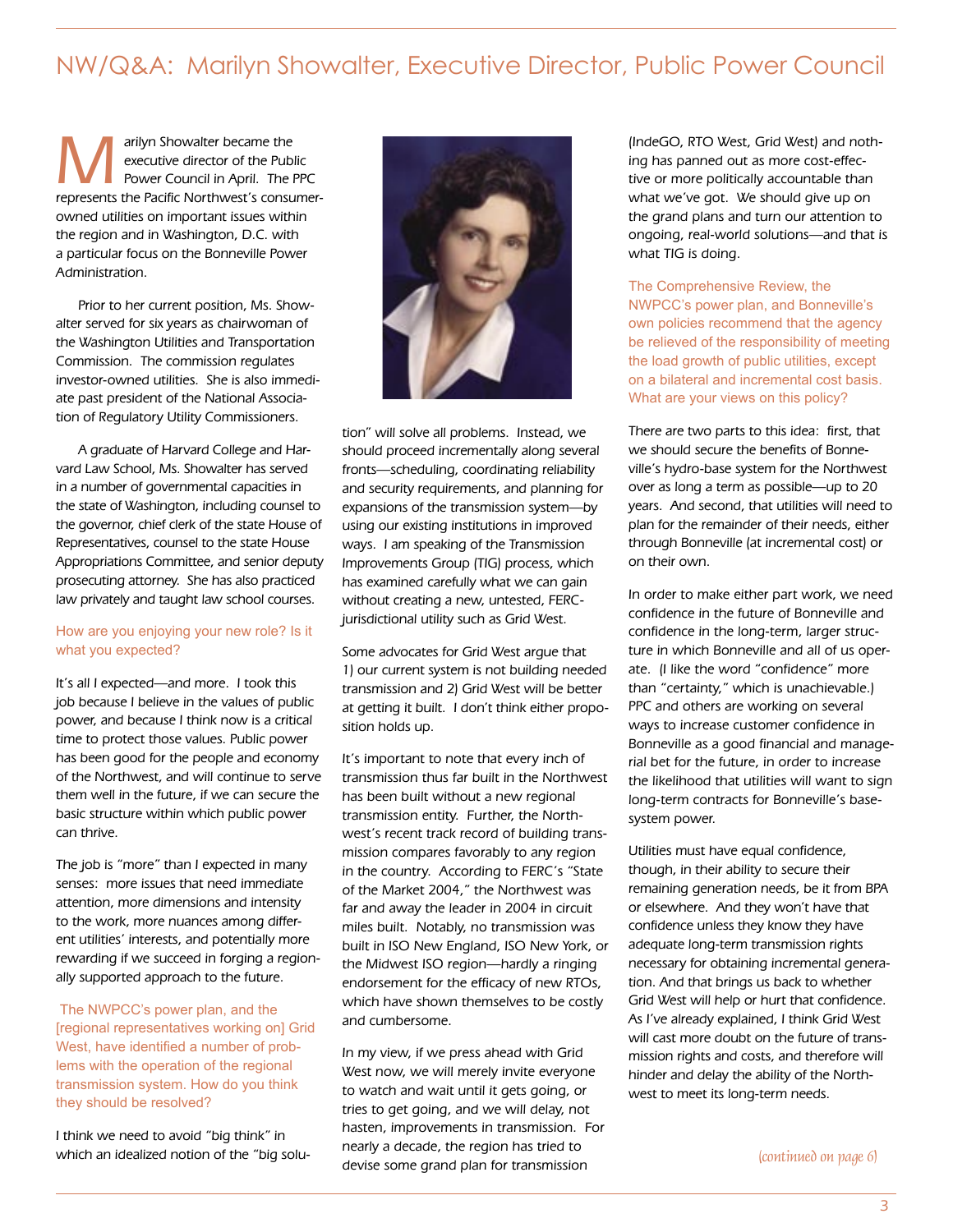### Council Plans Level Funding for Most Fish and Wildlife Projects in 2006; Prepares for 2007

Iscal Year 2006 will be a transition<br>
year for projects funded by the<br>
Bonneville Power Administration to<br>
Implement the Council's Columbia Biver year for projects funded by the implement the Council's Columbia River Basin Fish and Wildlife Program. Current funding for projects will end, and a new three-year project-funding cycle will begin in 2007. The Council is working with Bonneville to establish a target fish and wildlife spending level for the next electricity rate period, 2007-2009.

For 2006, the Council's fish and wildlife staff reviewed the purposes, budgets and accomplishments for all projects currently funded through the program. The Council anticipates that most projects will be funded next year at the 2005 level with the exception of those that have extraordinary circumstances that necessitate additional funding or are nearing completion.

The Council plans that the selection of future habitat and production projects and, as a result, funding levels, will be directed by subbasin plans. The Council did not conduct a project solicitation for 2006 funding because subbasin plans were not available in time to be used for that purpose. As well, membership on the Independent Scientific Review Panel, which assesses all projects proposed for funding through the Council's program, is changing — seven of the 11 members are being replaced as their terms expire. With subbasin plans in place and the ISRP membership settled, a solicitation and

Despite the uncertainty surrounding the biological opinion, the Council determined a planning budget of \$160 million in direct spending

review process for projects to fund in Fiscal Year 2007 will begin later this year.

For 2006, the Council asked sponsors to explain their projects, their accomplishments to date and their budget requests for the coming year. The sponsors also were asked to describe what they planned to achieve in 2006 and how their projects are consistent with subbasin plans, if relevant. The Council received 352 responses from sponsors requesting funding for around 300 projects. The responses from project sponsors, including accomplishments, have been gathered and published on the Council's website, www.nwcouncil.org.

While the Council does not intend to solicit new projects for Fiscal Year 2006, Bonneville has set aside funding in its fish and wildlife budget for new projects required under the Endangered Species Act to protected threatened and endangered

salmon and steelhead populations. Those projects are going ahead despite the decision in June by Judge James Redden of the U.S. District Court in Oregon to invalidate the 2004 Biological Opinion on Hydropower Operations. The projects were included in the Updated Proposed Action of the nowinvalid biological opinion.

Despite the uncertainty surrounding the biological opinion, the Council determined a planning budget of \$160 million in direct spending and \$36 million in capital funding would be consistent with the responses and budget requests provided by the project sponsors. The Council anticipates that actual expenditures in 2006 would be significantly below the planning budget targets and would be consistent with Bonneville's intended spending of about \$143 million in direct expenditures and \$36 million in capital projects in 2006, the last year of the current rate case.

The Council plans to make its projectfunding recommendations to Bonneville later this summer. The fiscal year begins on October 1. CQ

# Notes from the Chair

(continued from front page)

task. For over a year, the Council worked with federal and state agencies, tribal governments, landowners, and watershed groups on fish and wildlife enhancement plans. This summer the Council concluded its approval of 58 plans from throughout the Columbia River Basin. The biological opinion—and therefore Judge Redden's decision—pertains to the operation of the federal hydropower system. In contrast, the Council's subbasin plans are habitat based. Because they were developed collaboratively, they reflect the priorities and objectives of local communities and enjoy wide support. The cooperation forged in

the development of these plans will provide the impetus to work toward common goals in other areas as well.

When a species is in crisis, results, not rhetoric, are the remedy. The Council and many other interests in the Northwest have worked hard toward a shared vision that requires the health of our watersheds, but also acknowledges that human activities are part of the equation, too. Over the course of 25 years, the Council has helped build a network of partnerships that bring tangible benefits to fish and wildlife, from

projects like habitat restoration to fish passage improvements at dams. We remain committed to this approach as the most effective way to help salmon and steelhead in the basin.  $\overline{\text{CQ}}$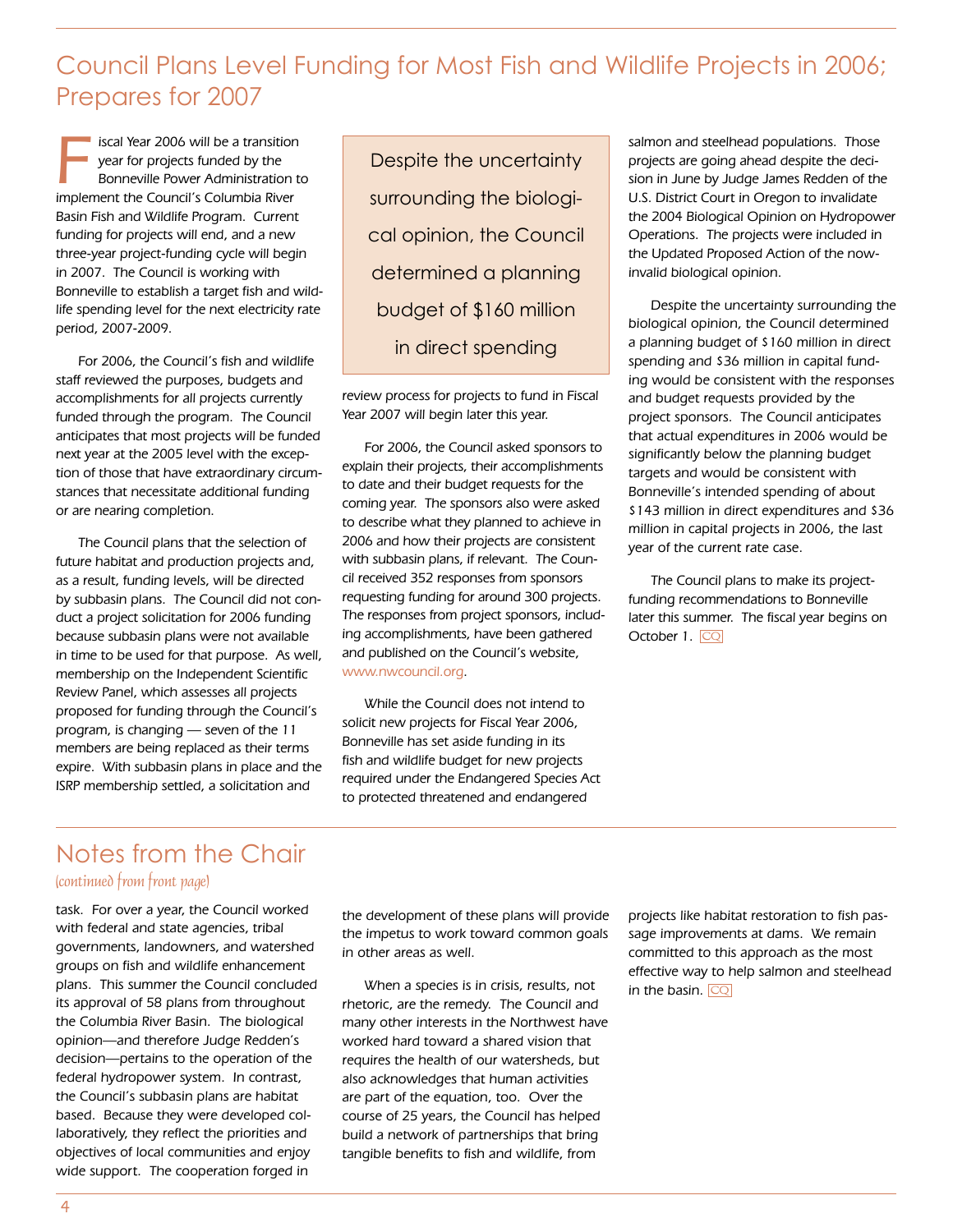# Success Stories – Yakima River

### Steelhead Kelt Reconditioning Project

steelhead trout, considered part of the<br>
salmon family and currently a listed<br>
population under the Endangered Spe-<br>
sign of a are unique from other anadromous salmon family and currently a listed cies Act, are unique from other anadromous fish in this respect: They have the ability to spawn more than once. Fish managers for the Columbia River Inter-Tribal Fish Commission hope that this characteristic, called iteroparity, can be encouraged to enhance steelhead populations and restore an important life history pattern in the Columbia River Basin. The Kelt Reconditioning Project, sponsored by CRITFC, is providing valuable research to support this premise.

The project began in 1999 when CRITFC, in collaboration with the Yakima/ Klickitat Fisheries Project, captured wild emigrating kelt steelhead from the Yakima River to test the possibility that "reconditioning" post-spawn fish would improve their ability to spawn again. Post-spawn steelhead, or kelts, are kept in a captive environment and nurtured to encourage their feeding, growth, and redevelopment of reproductive organs. The techniques were initially developed for Atlantic salmon and sea trout.

Although historical rates of iteroparity for Columbia River steelhead are not well documented, from 1956 to 1964 outmigrating steelhead averaged 50 percent of the total upstream runs in the Clackamas River. Current rates for Columbia River Basin steelhead are considerably lower due largely to the high mortality of downstream migrating kelts at dams. Fish passage facilities have never been designed for downstream moving adult steelhead, however large numbers of steelhead are seen every year in the juvenile bypass systems on the mainstem dams. This project is seizing the opportunity to rejuvenate wild fish that would have died so they can contribute again to the spawning run.

The project has investigated a variety of reconditioning and transportation strategies to evaluate a suite of potential steelhead management alternatives.



Recently, a collaborative study to measure the reproductive success of reconditioned kelt steelhead has been initiated by CRITFC and cooperating tribes. Using parentage analysis based on DNA-typing the studies will determine if artificial reconditioning affects reproductive success.

Initial research established that kelt reconditioning not only worked, it substantially bolstered the number of repeat spawners in the Yakima River. During 2000, the Yakama Nation collected 512 wild kelts (38 percent of the subbasin's run that year) for reconditioning at Prosser Hatchery. Kelt rematuration rates in captivity have been 21 percent in 2001, 50 percent in 2002, and 85 percent in 2003.

In addition, the research is giving fish managers a greater understanding of kelt husbandry, food type preference, condition, and rearing environments. Since the project's beginning, 20 to 30 percent of the total annual steelhead migration has been successfully reconditioned, and radio telemetry studies have demonstrated successful spawning migrations and redd construction. In terms of numbers, an additional 100 to 200 reconditioned steelhead females could spawn a second time (a projected

300,000 to 600,000 additional eggs at an estimated 3,000 eggs per female) each year in the Yakima River.

It's still too early to know what the total contribution of reconditioning will be in rebuilding populations of steelhead in the basin. But these early results are encouraging and provide important clues about a life history strategy that may be one key to increasing the number of listed steelhead in the Columbia River Basin.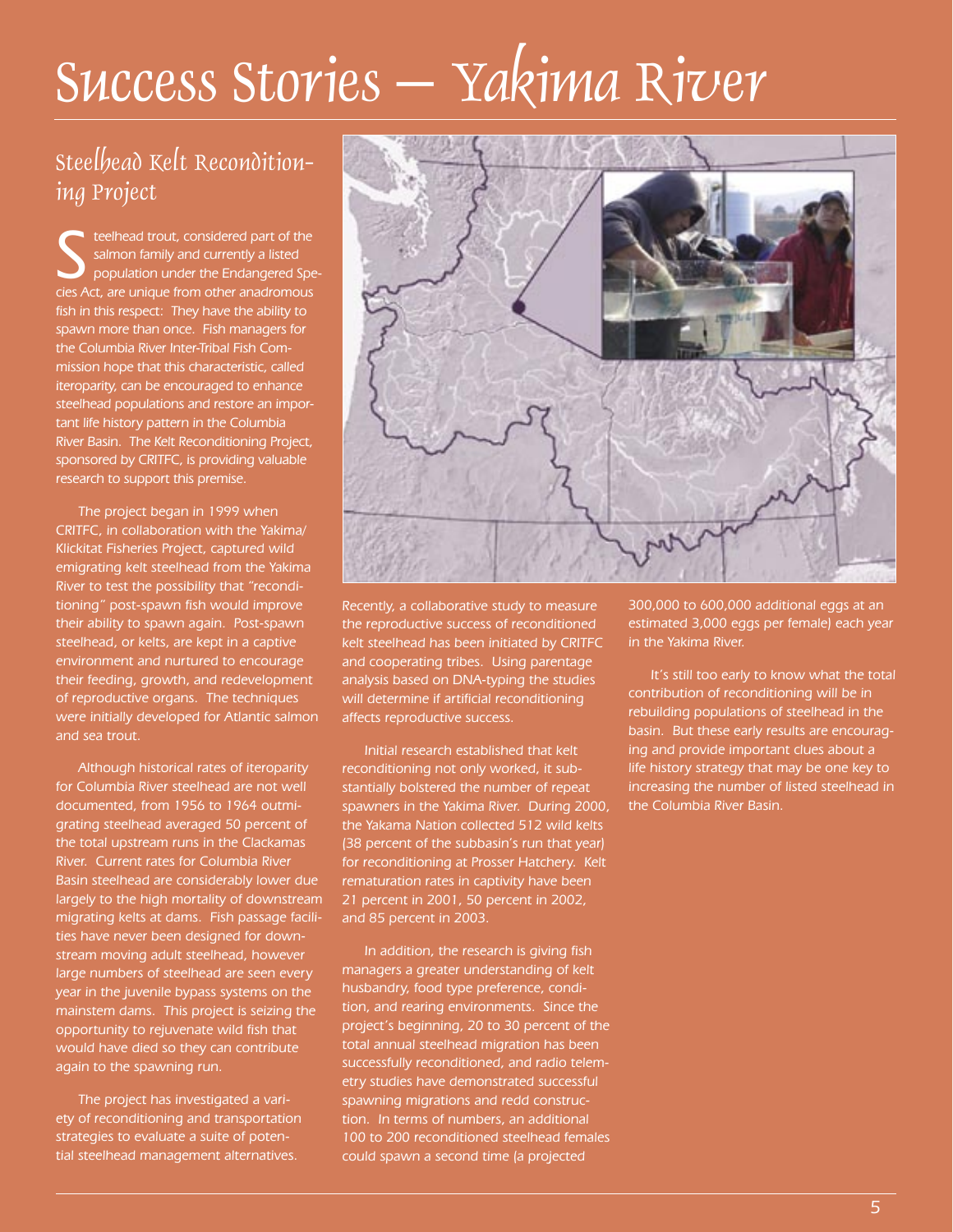### Fish Managers to Assess Reasons for the Lower than Expected Spring Chinook Run

disappointing spring Chinook<br>
salmon run concluded in June<br>
leaving fish managers still persalmon run concluded in June, plexed by the lower than forecasted numbers. Managers had determined a preseason forecast of 254,100; by mid-June only 100,340 had been counted at Bonneville Dam. The 10-year average is 160,149.

When it became apparent that the spring run would be much lower than expected, officials closed the sport fishing season around mid-April. The forecast is based on last year's jack count of over 9,000 fish. This year's count of 5,000 jacks is about half the 10-year average.

Fish managers are predicting a run of 62,400 for summer Chinook salmon, with an escapement goal of 29,000. The allocation for both treaty and non-treaty fisheries, based on the preseason forecast, is 15,150. Fishing opened on June 16 for the summer run and continues through the end of July.

As for the case of the missing spring Chinook, fish managers will attempt to explain the discrepancy in the months to come. "It's still a mystery," says Robin

Ehlke, a Washington Department of Fish and Wildlife biologist. "We'll be doing a lot of review and looking at multiple areas as to why the return was so much lower than anticipated. Once the numbers are finalized, we'll be looking at our forecast methods and things like ocean temperature, food in the ocean, and out-migration," explains Ehlke. "It's likely that a combination of factors played a part."  $\boxed{CQ}$ 



### NW/Q&A: Marilyn Showalter, Executive Director, Public Power Council

#### (continued from page 3)

The NWPCC's power plan has identified an aggressive acquisition of conservation as the priority action for the region over the next few years. How do you expect customer-owned utilities to respond to this challenge? What should Bonneville's role be in this effort? What do you see as the keys to helping customer-owned utilities achieve these goals?

Conservation is a resource—a way to meet demand—and is highly valuable to the region. As consumer-owned utilities assume more responsibility for meeting their own load growth, they will evaluate conservation as an alternative to acquiring more generation. And as Bonneville customers they will continue their involvement with Bonneville's conservation programs. It's also important to analyze the costs and practicality of administering conservation programs, and do it in a way that allows "buy-in" from all quarters of our region. In other words, some flexibility for smaller utilities to implement conservation that works best for them ultimately will help the whole region conserve.

Independent power producers are now a factor in the region's energy system. What do you think is their appropriate role? If they are to play an important role, how can this be facilitated?

IPPs can play an important and profitable role in the region if they fit themselves to a wholesale and retail system that supports end-use (retail) customers. Utilities looking to meet new demand may also want to diversify their resources. They may want a mix of owned and contracted resources, a mix of long-term and medium-term contracts, a mix of BPA and non-BPA contracts, and a mix of fuel sources. IPPs can be competitive in meeting many of these needs. IPPs should be wary, however, of re-structuring proposals that appear to be helpful to them but which actually will destabilize the ability of utilities to make long-term commitments, including commitments to IPPs.

We will all benefit from a system that provides long-term financial and political stability. That is what will induce the investment and commitment necessary to secure affordable, reliable electricity for businesses and consumers into the future. These are the values of public power. <mark>CQ</mark>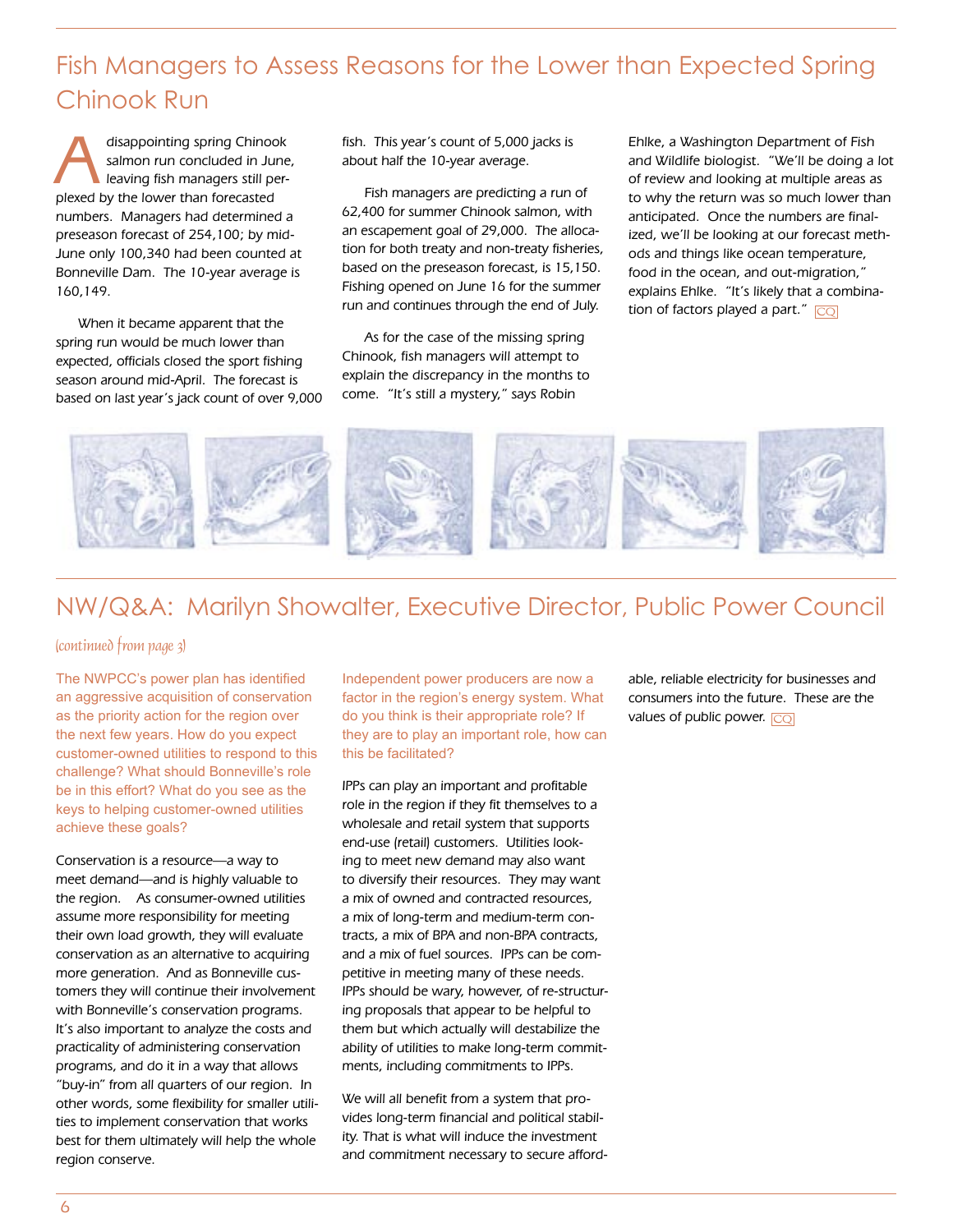# Calendar

#### Calendar of Council Meetings and Other Events:

| August 18-19: | Columbia River Inter-Tribal Fish Commission, Portland. Contact Sandra Peterson, 503-238-0667.                                                        |
|---------------|------------------------------------------------------------------------------------------------------------------------------------------------------|
| August 21-24: | Pacific States Marine Fisheries Commission Annual Meeting, Girdwood, Alaska. Information at www.psmfc.org                                            |
|               | September 11-17: International Association of Fish and Wildlife Agencies 95th Annual Meeting, Nashville, Tennessee.<br>Information at www.iawfa.org. |
|               | September 13-15: Northwest Power and Conservation Council. Spokane, Washington. Information at www.nwcouncil.org.                                    |
|               | September 15-16: Columbia River Inter-Tribal Fish Commission, Portland. Contact Sandra Peterson, 503-238-0667.                                       |
|               | September 18-23: Pacific Fishery Management Council, Portland. Information at www.pcouncil.org.                                                      |
|               | September 19-22: Affiliated Tribes of Northwest Indians Annual Conference, Coeur d'Alene, Idaho.<br>Information at www.atnitribes.org.               |

# Council Decisions

(continued from front page)

## ISRP appointments

#### June

The Council appointed six scientists to the 11-member Independent Scientific Review Panel, which reviews projects proposed for funding through the Council's Columbia River Basin Fish and Wildlife Program. The scientists, their places of employment and specialized knowledge include: Richard Alldredge, Ph.D. (Washington State University, statistics), Linda Hardesty, Ph.D. (Washington State University, range management/biological diversity of eastern Washington), Colin Levings, Ph.D. (Fisheries and Oceans Canada, marine environment and habitat), Katherine Myers, Ph.D. (University of Washington, high seas salmon research), Tom Poe, M.S. (consulting fisheries scientist, behavioral ecology of fishes), and Bruce Ward (British Columbia Ministry of Water, Land and Air Protection, also University of British Columbia, population dynamics, aquatic ecosystems, international fisheries). In addition, the Council appointed 42 scientists to the pool of ISRP Peer Review Group members. The pool

now includes more than 100 scientists. Peer Review Groups assist the ISRP as needed. The Council appoints ISRP members based on recommendations from the National Research Council.

# Artificial Production Review and Evaluation

The Council completed its basinwide review of fish hatcheries, a multiyear task that included a thorough examination of the management, function and performance of more than 220 fish hatcheries and fish-production programs in the Columbia River Basin, and voted to send its recommendations to Congress for use in future funding decisions. The Council's four key recommendations are:

• Establish long-term management objectives for hatchery and wild stocks of fish describing measur-

able contributions to fish harvest and conservation.

- Identify hatchery programs as either integrated with wild fish or segregated from them and describe how hatchery fish and wild fish will contribute to long-term fish-management objectives.
- Implement hatchery reforms to align with basinwide fish-management goals and objectives, giving priority to biological benefits and cost-effectiveness.
- Monitor, review and regularly report progress of each hatchery toward long-term fish-management objectives.